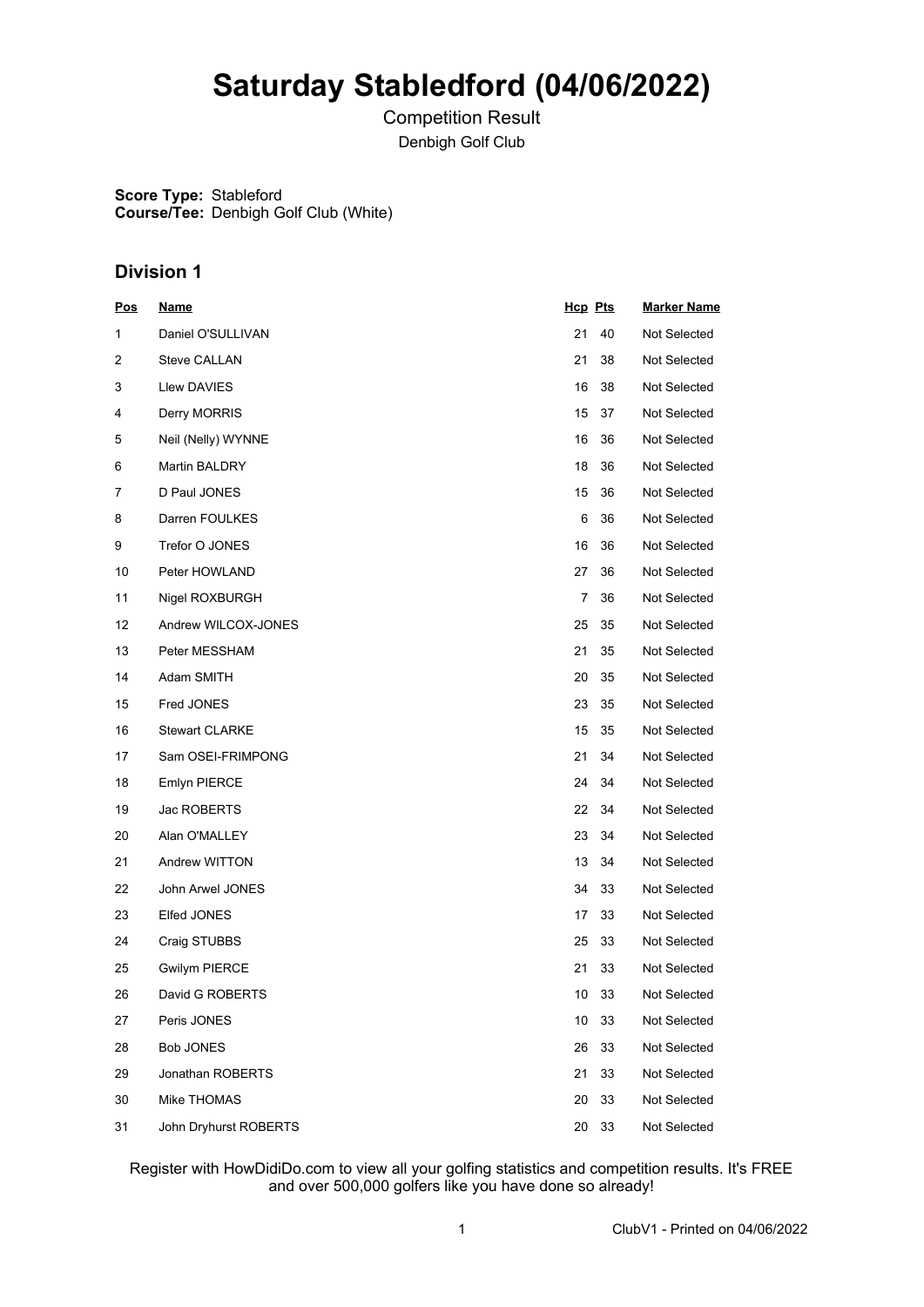#### **Score Type: Course/Tee:** Stableford Denbigh Golf Club (White)

### **Division 1**

| <u>Pos</u> | <u>Name</u>           | <b>Hcp Pts</b> |    | <b>Marker Name</b> |
|------------|-----------------------|----------------|----|--------------------|
| 32         | <b>Michael HUGHES</b> | 21             | 33 | Not Selected       |
| 33         | Elwyn THOMAS          | 25             | 32 | Not Selected       |
| 34         | Don WALMSLEY          | 15             | 32 | Not Selected       |
| 35         | Gary Lou EVANS        | 19             | 32 | Not Selected       |
| 36         | Arthur JONES          | 9              | 32 | Not Selected       |
| 37         | Nigel MORRIS          | 15             | 32 | Not Selected       |
| 38         | Deiniol JONES         | 22             | 32 | Not Selected       |
| 39         | <b>Huw PARRY</b>      | 5              | 32 | Not Selected       |
| 40         | Greg BLUNDEN          | 18             | 32 | Not Selected       |
| 41         | Nigel JONES           | 13             | 31 | Not Selected       |
| 42         | <b>Arwel ROBERTS</b>  | 16             | 30 | Not Selected       |
| 43         | Jason OWENS           | 22             | 30 | Not Selected       |
| 44         | Robert Alun WILLIAMS  | 10             | 30 | Not Selected       |
| 45         | David PLATT           | 24             | 30 | Not Selected       |
| 46         | Arwel Wyn JONES       | 10             | 29 | Not Selected       |
| 47         | Hywel JONES           | 20             | 28 | Not Selected       |
| 48         | Kimi EVANS            | 12             | 28 | Not Selected       |
| 49         | Dilwyn Wad ROBERTS    | 16             | 27 | Not Selected       |
| 50         | Mark DAVIES           | 18             | 27 | Not Selected       |
| 51         | Stephen LLOYD         | 7              | 27 | Not Selected       |
| 52         | Emyr O JONES          | 20             | 26 | Not Selected       |
| 53         | Gareth O'LOUGHLIN     | 11             | 26 | Not Selected       |
| 54         | Ken 1777 JONES        | 20             | 26 | Not Selected       |
| 55         | Dilwyn ROBERTS        | 23             | 25 | Not Selected       |
| 56         | Alwyn R WILLIAMS      | 17             | 25 | Not Selected       |
| 57         | Peter WHARTON         | 24             | 24 | Not Selected       |
| 58         | George WILLIAMS       | 14             | 24 | Not Selected       |
| 59         | Steven M JONES        | 33             | 22 | Not Selected       |
| 60         | <b>Richard WYNNE</b>  | 12             | 21 | Not Selected       |
| 61         | Stephen CRADDOCK      | 21             | 20 | Not Selected       |

Register with HowDidiDo.com to view all your golfing statistics and competition results. It's FREE and over 500,000 golfers like you have done so already!